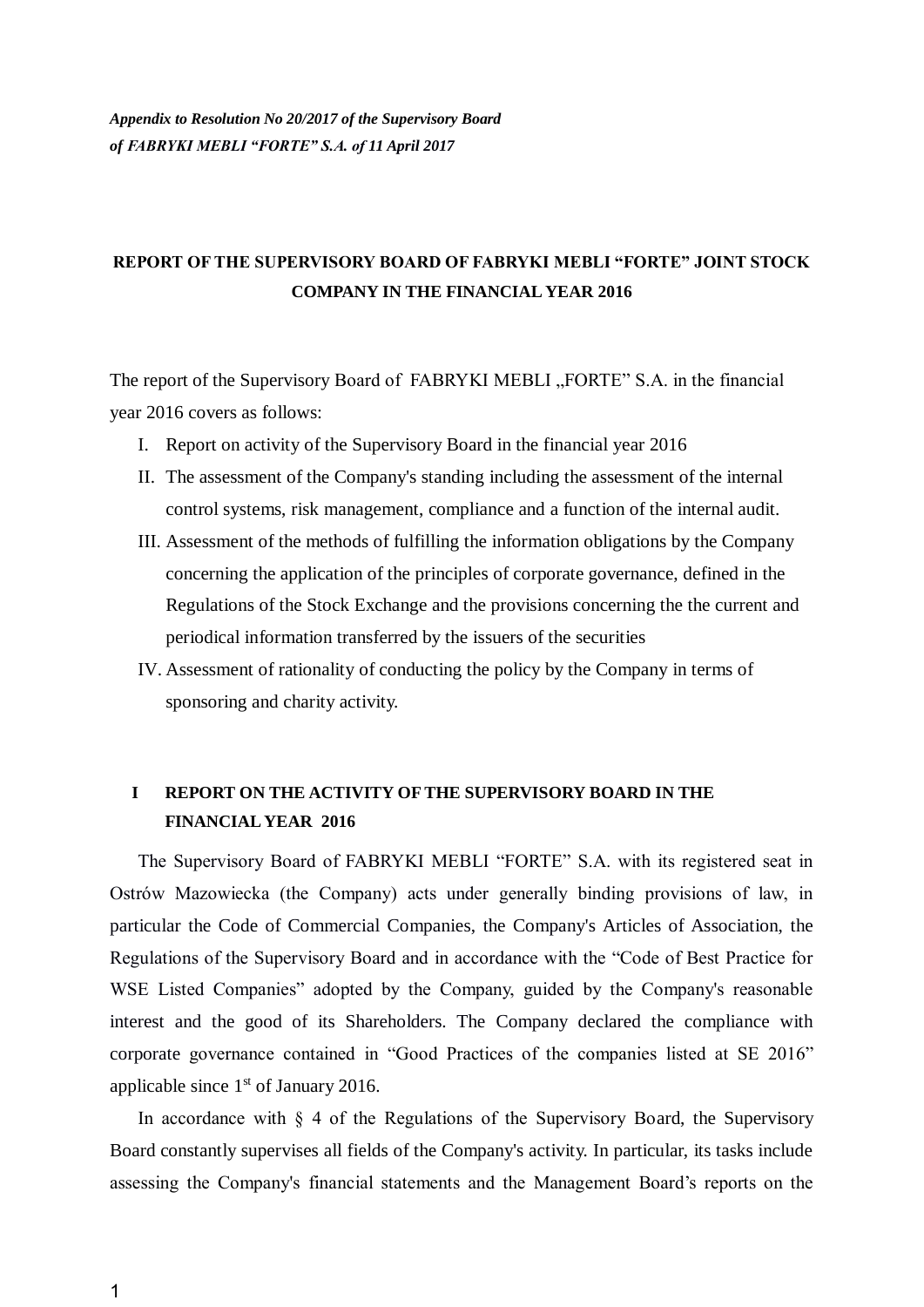Company's operations from the point of view of their consistency with accounting books and documents as well as the actual state, as well as the Management Board's motions as to profit distribution or loss coverage, as well as submitting to the General Meeting the annual written report on the results of this assessment.

Members of the Supervisory Board, in particular the Chairman, were in constant contact with the Company's Management Board, carrying out consultations regarding individual fields of its activity.

In the financial year 2016, the composition of the Supervisory Board was as follows:

| - Zbigniew Mieczysław Sebastian | - Chairman of the Supervisory Board,      |
|---------------------------------|-------------------------------------------|
| - Stefan Golonka                | - Vice Chairman of the Supervisory Board, |
| - Tomasz Domagalski             | - Member of the Supervisory Board         |
| - Stanisław Krauz               | - Member of the Supervisory Board,        |
| - Jerzy Smardzewski             | - Member of the Supervisory Board         |

The criteria of independence, defined pursuant to the principle II.Z.4 , Good Practices of the Companies listed at SE 2016", are fulfilled by the following members of the Supervisory Board: Stefan Golonka, Tomasz Domagalski and Jerzy Smardzewski.

In the reporting period, i.e. from 1 January to 31 December 2016, the Supervisory Board conducted nine meetings, including six by means of a written mode, during which it passed 39 resolutions concerning, among others:

- 1. Approval of the "Company Plan for the year 2016" and "Plan of the Company's Capital Group for the year 2016"
- 2. Approval of the annex to the loan agreement concluded with FORTE INVESTMENT Sp. z o.o.
- 3. Increase of share capital of TANNE Sp. z o.o.,
- 4. Consent to granting a loan to TANNE Sp. z o.o.,
- 5. Approval of loan agreements concluded with TANNE Sp. z o.o.,
- 6. Increase of share capital of DYSTRI-FORTE Sp. z o.o.,
- 7. Increase of share capital of KWADRAT Sp. z o.o.,
- 8. Approval of a loan agreement concluded with FURNIREX Sp. z o.o.
- 9. Increase of the credit limit of FABRYKI MEBLI "FORTE" S.A.,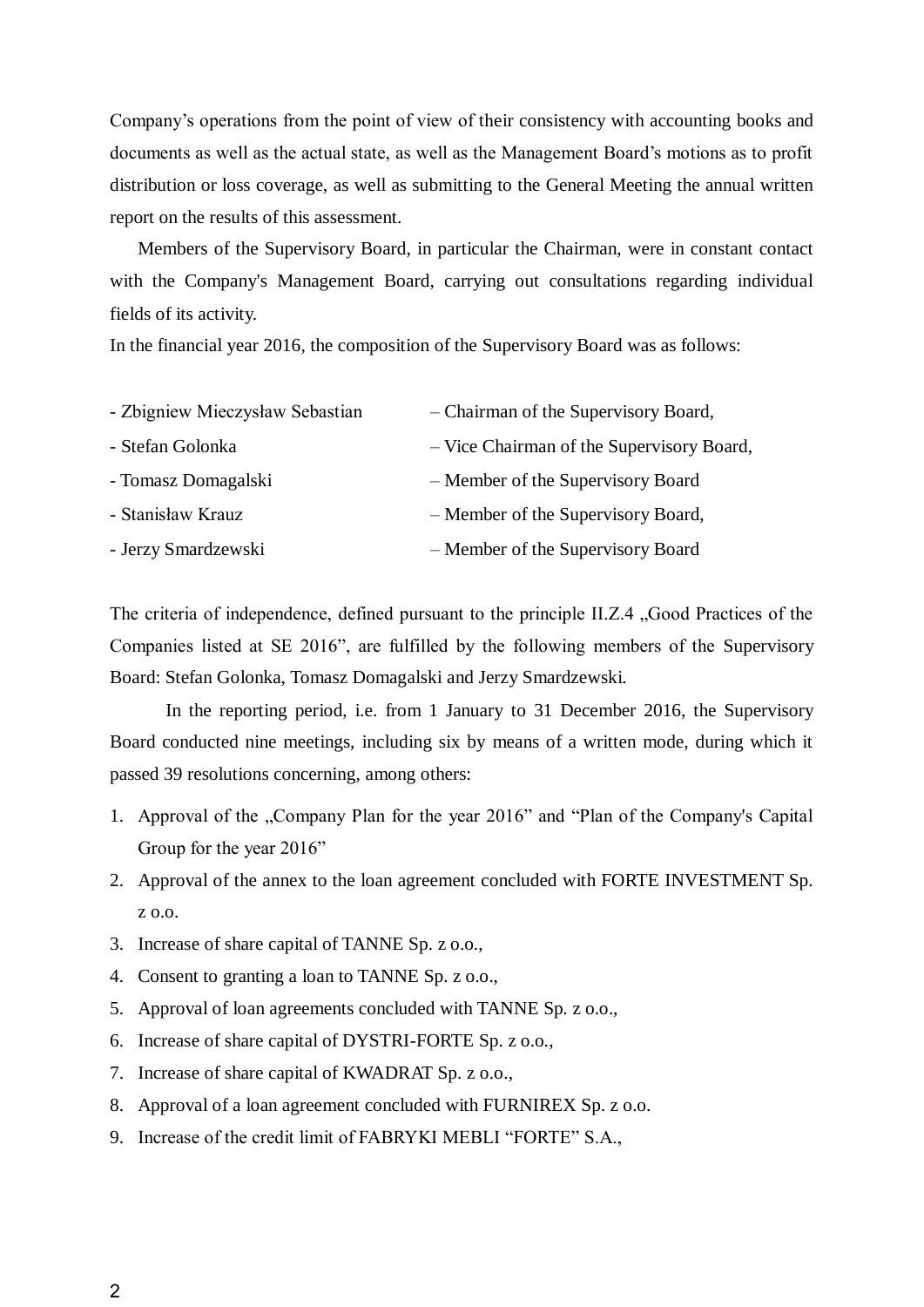- 10. Amendments of the terms and conditions of agreements and of appointing Members of the Management Board,
- 11. Consent to a Management Board Member's engagement in a business activity that is not a competitive activity,
- 12. Consent to conclude a consultancy agreement with a subsidiary of FABRYKI MEBLI "FORTE" S.A. by a Member of the Management Board,
- 13. Payment of advances for Members of the Management Board
- 14. Assessment of the Financial Report of the Company and Report of the Management Board on the Company's activity in the financial year 2016,
- 15. The assessment of the consolidated Financial Report and the Management Board's Report on the activity of the Capital Group FABRYK MEBLI "FORTE" S.A. in the financial year 2016,
- 16. Assessment of the petition of the Management Board as to the division of the net profit of the Company for the financial year 2016 and payment of the dividend,
- 17. Acceptance of the Report on the activity of the Company's Supervisory Board in 2016
- 18. Assessment of the current issues being the subject of the resolutions of the sessions of the annual General Meeting,
- 19. Failure to fulfil the conditions for granting series E warrants to Entitled Persons in the second year of the Incentive Scheme II,
- 20. Approval of payment collaterals granted by FABRYKI MEBLI "FORTE" S.A. to TANNE Sp. z o.o.,
- 21. Consent to grant a guarantee of TANNE Sp. z o.o. liabilities, conclude and execute the receivables subordination agreement, establish financial and registered pledges on the shares of TANNE Sp. z o.o., make declarations about the acceptance of enforcement on the basis of Article 777 of the Code of Civil Procedure,
- 22. Approval to form the FORESTIVO Sp. z o.o. company
- 23. Cooperation of the Supervisory Board with the Internal Audit Office for the year 2016,
- 24. Consent to the purchase of real property,
- 25. Consent to the sale of real property.

The activities of the Supervisory Board in the year 2016 concentrated around matters of material importance for the operations of the Company. The Supervisory Board carefully observed all aspects of the Company's activity and the activities of the Management Board. The scope of activities subject to control, consultations and opinions of the Supervisory Board included significant fields of activity, such as assessing financial statements and the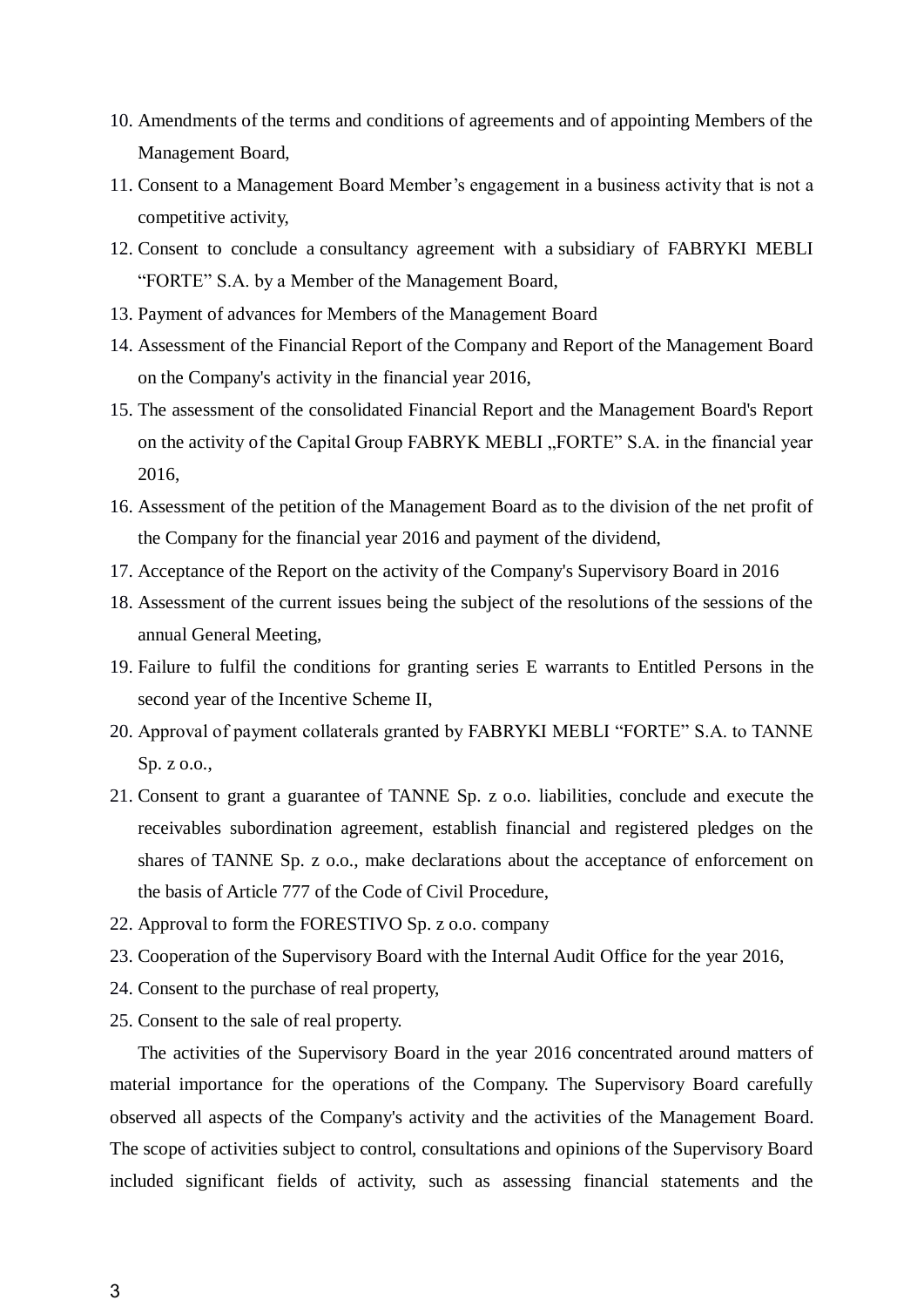Management Board's reports on the Company's operations, and approving and consenting to the Management Board's performance of certain activities reserved for the competence of the Supervisory Board. The Supervisory Board analyzed the Company's financial results, the course of the investment process and matters regarding key projects implemented by the Company's Management Board in the year 2016 on a regular basis.

Opinions expressed by the Supervisory Board were favorably received by the Company's General Meeting, which adopted decisions in accordance with the Supervisory Board's recommendations.

Taking into account the resolution of the Annual General Meeting of FABRYKI MEBLI "FORTE" S.A. adopted on 22 June 2011, the Supervisory Board serves as the audit committee.

The Supervisory Board conscientiously fulfilled the tasks of a specialized body exerting control over the management of the Company on behalf of the shareholders. The Supervisory Board is composed of individuals with vast experience and professionalism, who possess the potential which allows to analyze the information received from the Company. Also the participation of independent Members of the Supervisory Board in the activities was a guarantee of using objective assessment criteria for issues submitted for analysis by the Board.

The Supervisory Board, as a group of experts, also performed advisory functions to the Management Board, contributing their knowledge and experience and offering support in the decisions made.

The Supervisory Board reliably and efficiently supervised the actions of the Management Board and expresses a positive view of its activities in the financial year 2016.

# **II ASSESSMENT OF THE COMPANY'S STANDING INCLUDING THE ASSESSMENT OF INTERNAL CONTROL SYSTEMS, RISK MANAGEMENT, COMPLIANCE AND INTERNAL AUDIT.**

The Company's Management Board is responsible for conducting the accountancy of the Company in accordance with the Act of  $29<sup>th</sup>$  of September 1994 on accountancy (J. Of L. No. 121 it. 591 as amended) and International Standards of Financial Reporting and for the system of internal control, risk management and effectiveness of functioning of these systems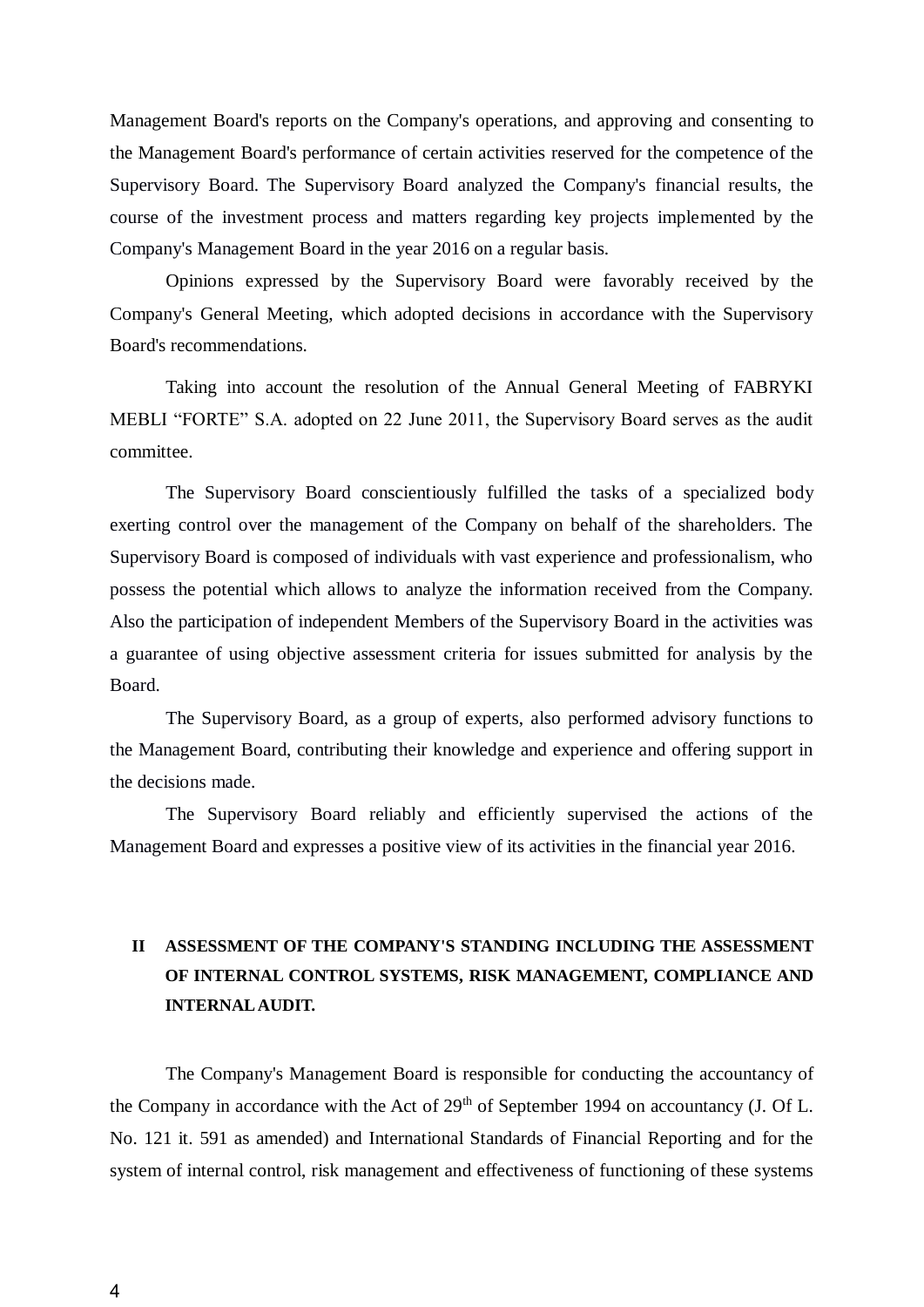in the process of preparing financial reports. The content-related supervision over the preparation process of financial reports and periodical reports of the Company is executed by the Member of the Management Board responsible for Financial Issues. The Management Board in the process of current process of management and directing the Company as well as in the phase of preparing the periodical reports, makes on a currently basis, during the whole financial period, a periodical review of the factors significant for the company. In order to assure reliability and correctness of the process of preparing and developing the financial reports, a number of control mechanisms were designed and implemented which are an integral part of the reporting system. The mechanisms involve, in particular, using the review of the reporting data on a permanent basis with the accounts, analytical data and other documents constituting the basis to prepare the financial reports and applicable law provisions in the scope of accountancy and preparing financial reports.

The company has proper procedures for preparing the financial reports aiming at assuring the completeness and correctness of including all economic transactions in a given scope.

Monitoring completeness of economic events is supported by the system for electronic flow of documents V-desk. The access to the electronic flow of documents is available for all employees of the Company.

The Company implemented the investment procedure which allows for executing the full supervision over each stage of planning and realizing the investment.

The Company manages the risk with reference to the process of preparing the financial reports also by means of current monitoring changes in the provisions and external regulations concerning the reporting requirements and preparing themselves to introduce them with a significant time advance.

Annual and mid-half financial reports are subject to independent audit and review by the Company's auditor. The results of the audit are presented by the auditor to the Company's management at the summary meetings.

The procedures of the internal control applicable in the Company and the system of risk management significant for the Company. The Supervisory Board assesses as the coherent, stable and effectively acting tools allowing to limit the risk connected with the current activity significantly.

In 2016 FABRYKI MEBLI "FORTE" S.A. finalized the development works aiming at implementing a complete integrated system of risk management, supporting the management process on a strategic and operational level. The Company is aware of the risk related to the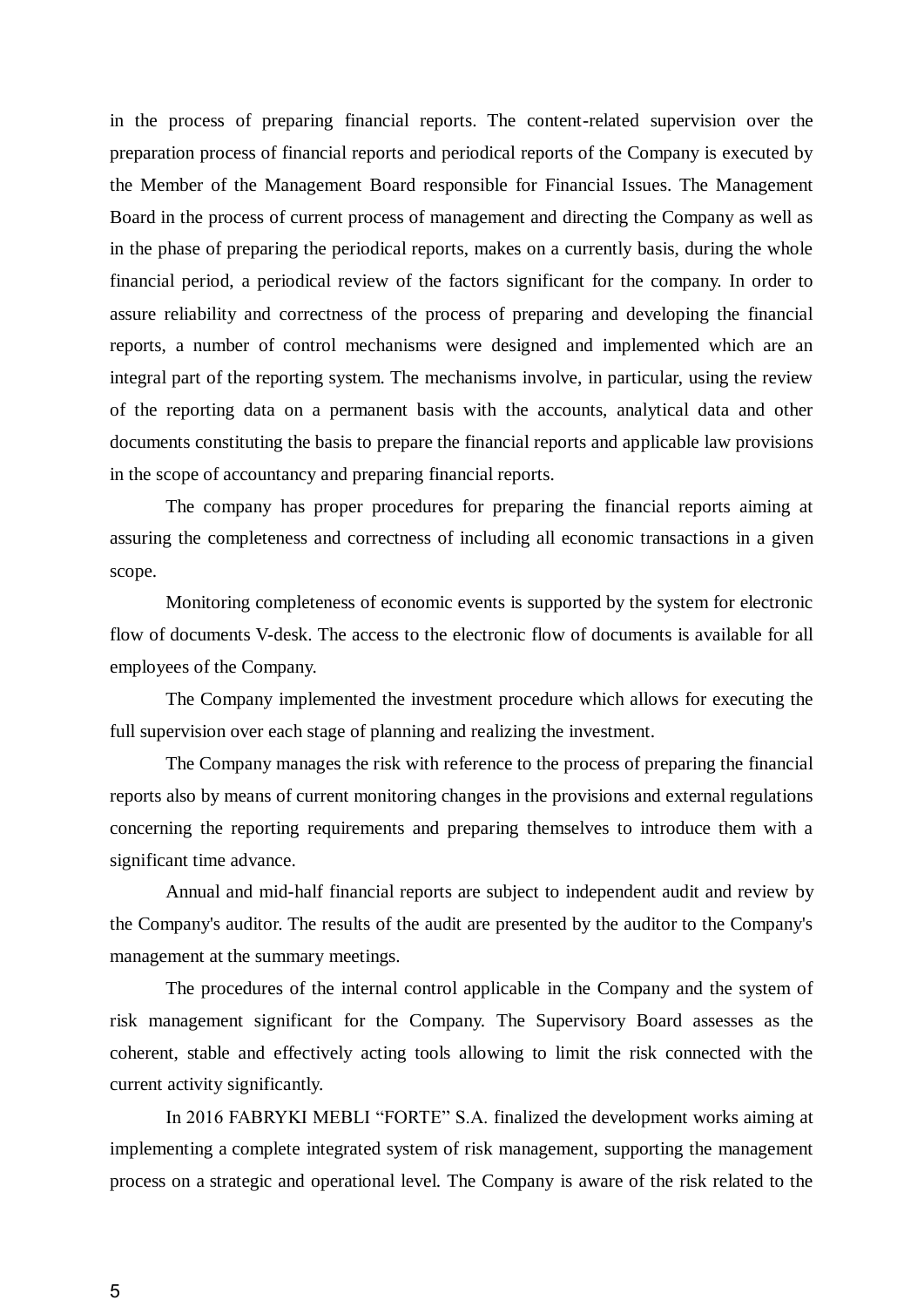conducted activity and has implemented control mechanisms which enable it to manage risk and keep it at acceptable levels, both in production divisions and in other fields of activity. The Supervisory Board expresses a positive view of the internal control system and significant risk management system functioning at the Company in 2016, and concludes that their functioning limits the main risks in the Company's activity.

An Internal Audit Office was established in the Company in 2016. The system of internal audit functions in accordance with the IIA's International Standards for the Professional Practice of Internal Auditing, on the basis of the principle of autonomy, and it can cover all areas of the Company's and the Capital Group's activity. The Audit Office systematically investigates and monitors control mechanisms and identified potential risks in individual processes, as well as identifies deficiencies and shortcomings in relation to applicable procedures. The rules of cooperation of the Internal Audit Office with the Company's Supervisory Board have been developed and implemented. The Supervisory Board has approved the Internal Audit Charter of FABRYKI MEBLI "FORTE" S.A. which specified the principles of the Internal Audit Office's operation and conducting audits in the Company and the Capital Group. Auditing activities have been performed on the basis of the "Auditing plan for the year 2016" which has been approved by the Management Board and by the Company's Supervisory Board.

Over the course of the last year 2016, the Company developed and implemented numerous internal regulations and procedures in order to ensure its functioning in accordance with applicable laws and FORTE's ethical standards. At the same time, the Management Board and the Company's management communicate to their employees, business partners, suppliers and other entities cooperating with FORTE that they follow applicable legal regulations and the highest ethical standards.

In the opinion of the Supervisory Board, the Company's situation is stable. The Supervisory Board does not see any real threats to the functioning of the Company, and the financial results achieved for 2014 should be considered satisfactory.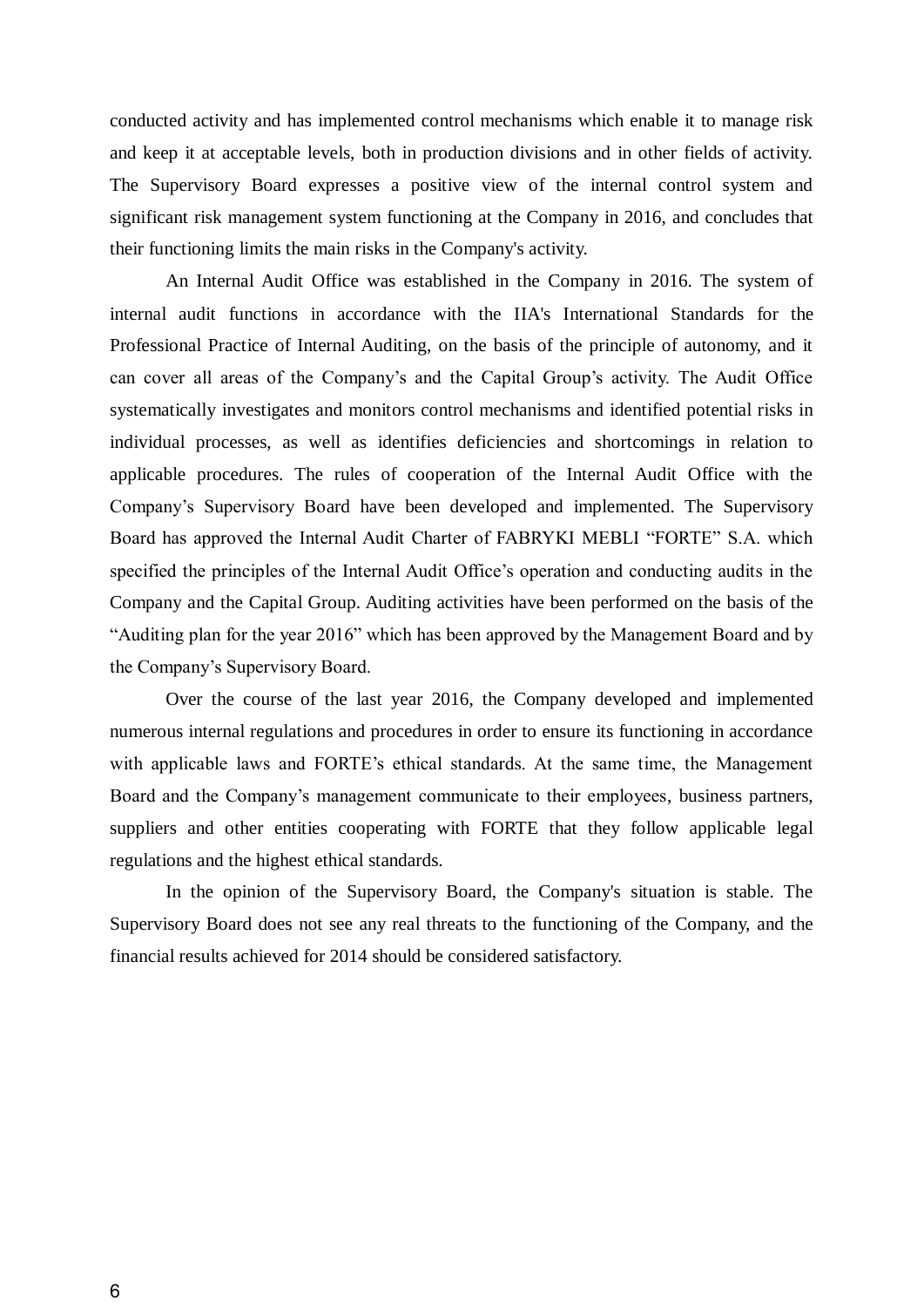# **III ASSESSMENT OF THE METHOD OF FULFILLING THE INFORMATION OBLIGATIONS BY THE COMPANY CONCERNING THE USAGE OF THE PRINCIPLES OF CORPORATE GOVERNANCE DEFINED IN THE REGULATIONS OF THE STOCK EXCHANGE AND THE PROVISIONS CONCERNING THE CURRENT AND PERIODICAL INFORMATION TRANSFERRED BY THE ISSUERS OF THE SECURITIES.**

The Supervisory Board assessed the realization method of the information obligations by the Company concerning the corporate governance, defined in the regulations of the Warsaw Stock Exchange S.A. in Warsaw and the provisions concerning the current and periodical information transferred by the issuers of the securities.

FABRYKI MEBLI "FORTE" S.A. complies with the principles of corporate governance and realizes the information obligations defined in the provisions concerning the current and periodical information transferred by the issuers of the securities. The Company published in the EBI system the report concerning the scope of application of "Good Practices of the Companies Listed at WSE 2016", from which it clearly results that a vast majority of the detailed principles has been applied by the Company. At the same time, the Company indicated and justified which detailed principles are not applied. In the text of the document "STATEMENT ON APPLICATION OF THE PRINCIPLES OF CORPORATE GOVERNANCE BY FABRYKI MEBLI FORTE S.A. IN 2016" constituting an integral part of the annual report for 2016 the Management Board of FABRYKI MEBLI "FORTE" S.A. in accordance with the requirements of the principles of the corporate governance indicated in detail and described which recommendations from "Good Practices of the Companies listed at WSE 2016" it does not use.

The Company published on its website the information and documents defined in the collection "Good Practices of the Companies listed at WSE".

FABRYKI MEBLI "FORTE" S.A. shall transfer with the use of the ESPI system and publishes at its website all current and periodical reports.

In the opinion of the Supervisory Board of FABRYKI MEBLI "FORTE" S.A. it properly and reliably fulfills the information obligations concerning the application of the principles of the corporate governance, defined in the Regulations of the Warsaw Stock Exchange Warsaw S.A.and the regulations concerning the current and periodical information transferred by the issuers of the securities.